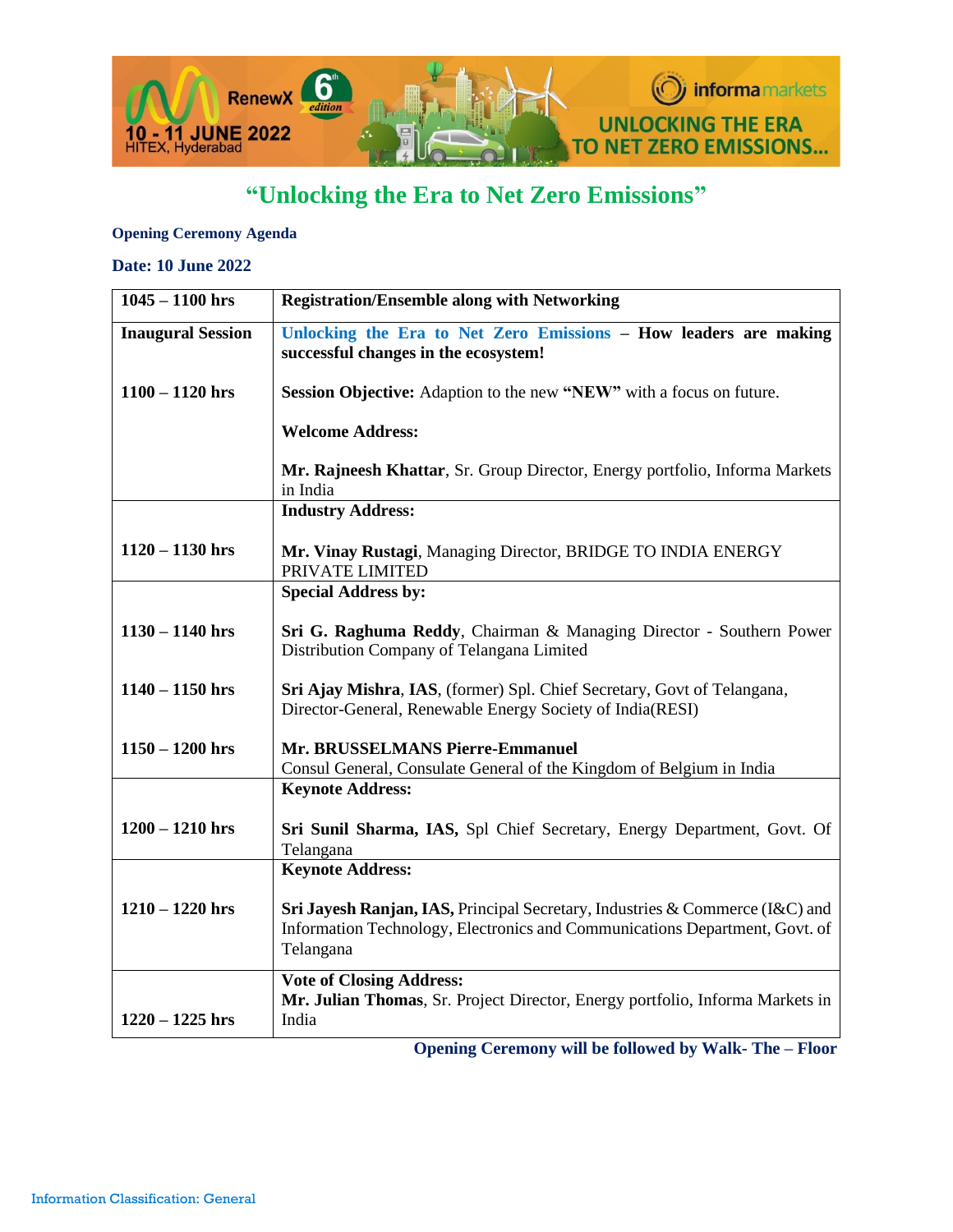

#### **1230 - 1300 Hrs**

### **"Policy Regulations Need of the Hour for India for Effective Circular Economy in Solar Energy"**

### **Presenter: Mr. Jaideep N. Malaviya, Board Director - International Solar Energy Society**

#### **Key Talking Points:**

- **•** Ambitious Solar energy targets of 300 GW by 2030 will lead to colossal waste of about 20 million tons getting generated at their end of life.
- With high efficiency technologies emerging Solar panels are likely to achieve faster End-of-Life
- Although related government agencies have constituted Task Force but lack of clear policy and regulation on Circular Economy for Solar energy
- If bought under ambit of E-waste will the Extended Producer Responsibility be applicable and if so will the manufacturers / importers be ready to bear the cost of sustainable recycling?
- Should Solar energy have dedicated regulations being an industrial product?
- Should incentives like tradable Green Certificates or Responsible Recycler be introduced?
- Will India be able to yield Atmanirbhar cost-effective solutions in the entire recycling chain**?**

## **1300 – 1340 Hrs: Lunch Break**



**1350 – 1500 Hrs**

## **Innovations and Technology the way forward to RE..!**

**The session will have presentations on latest technologies and innovations by the most prominent technical partners in the industry.**

#### **Session powered by: DNV GL**

Presentations by:

- **Time: 1350-1400 Mr. Sai Charan**, Technical Director, Jinko Solar **Topic**: **"TOPCon- Way to lead the Technology Transformation"**
- **Time 1400-1410 Mr. Vivek Ganapathy**, Business Leader - Distributed Generation, South India, Longi Solar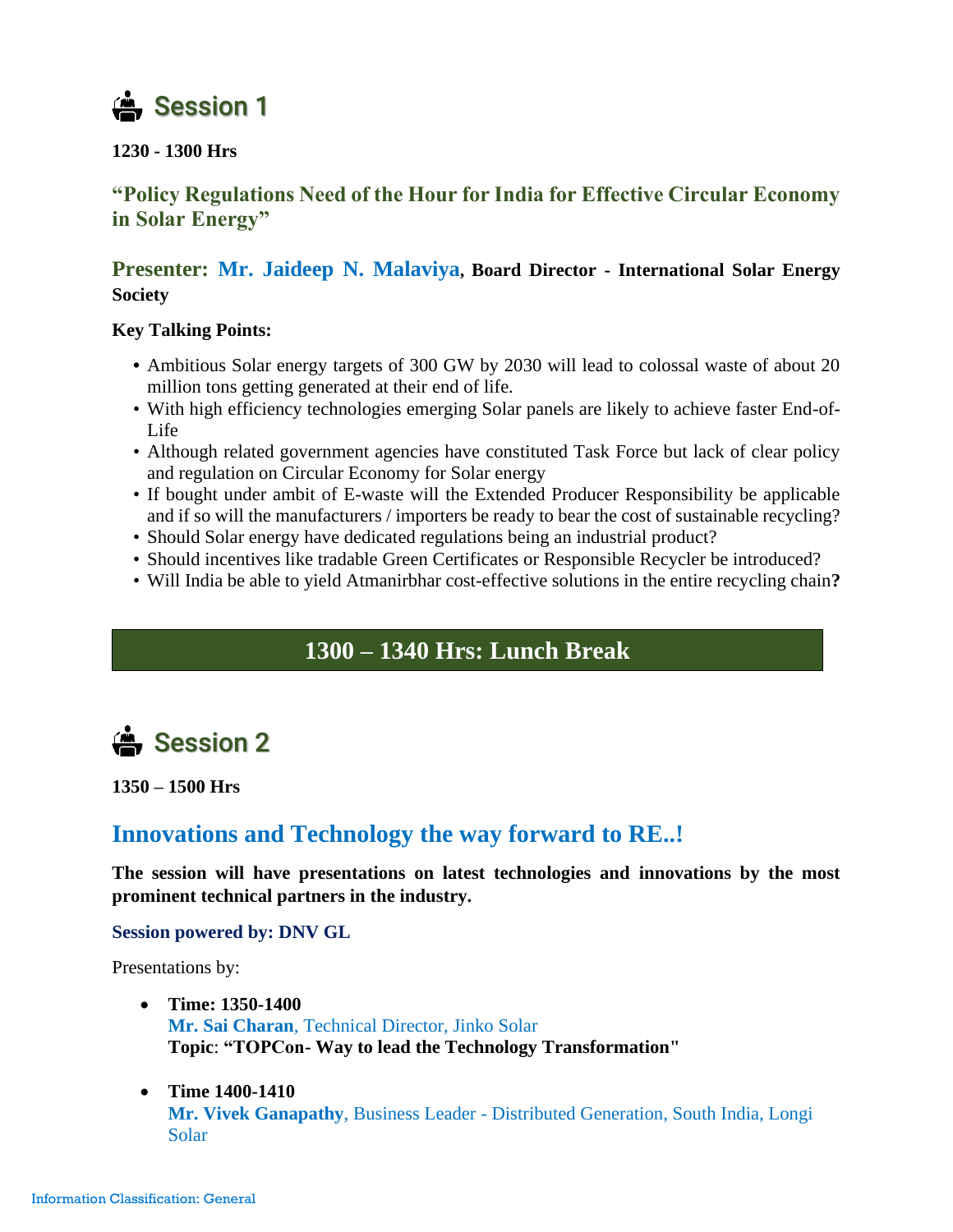- **Time 1410-1420 Mr. Manish Asija,** Managing Director, enPossibilities Private Limited **Topic:** "NEW-GENERATION C&I ROOFTOP SOLUTIONS"
- **Time 1420-1430 Mr. Mr Ravi Tridandapani,** State Head – South, Rayzon Solar PV Modules Manufacturer **Topic: L'LIOS Series - Rayzonlution Start**
- **Time 1430-1440 Alok Mishra**, Senior Manager - Strategy & Business Innovation, DNV **Topic: CHALLENGE WITH EV INTEGRATION WITH GRID**
- **Time 1440-1450 Mr Vikas Arya, AVP – Product Strategy, Jakson Group Topic: Innovative M10 cell technology**
- **Time 1450-1500 Mr. A Srikanth, Manager Sales, Waaree Energies Ltd. Topic: Scaling Innovation & Quality - AatmaNirbhar Bharat**

# Session 3

**1500 – 1600 Hrs** 

### **Green Hydrogen - India's Pathway to Green Economy!**

On India's 75th Independence Day, the Prime Minster announced a Hydrogen Mission. India ranks 5<sup>th</sup> globally in installed solar capacity and 4<sup>th</sup> largest installed Renewable Energy Capacity. The setting up of the National Hydrogen Mission with the aim of India becoming the new global hub of hydrogen and also its largest exporter. Green hydrogen can help solve India's twin problems energy security and decarbonisation of its economy.

The session is aimed at discussing the Green Hydrogen landscape in India and the reforms needed to drive the mission. The session will also focus on huge investments and R&D requirements.

#### **Key Discussion Points:**

- Launch of National Hydrogen Policy: Developing India into A Global Hub in Clean Hydrogen Manufacturing.
- Growing Renewable Energy Market.
- Domestic Manufacturing of Key Technologies like Electrolysers
- Targets for Lowering Industrial Carbon Footprint.
- Demand Creation in Identified Segments of Industry.

**Moderator: Mr. Bhagyathej Reddy**, Director Power & Utilities, PwC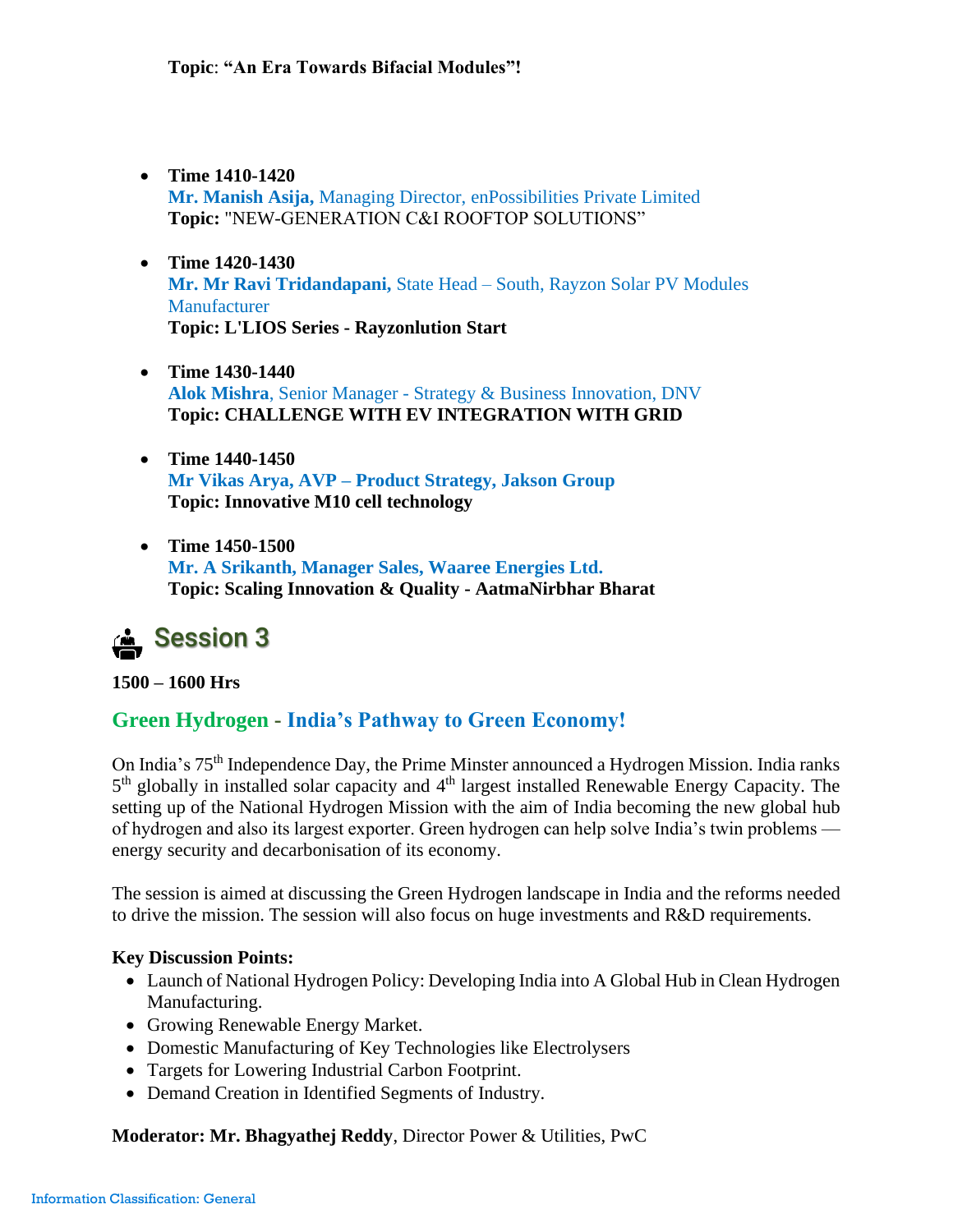**Keynote Speakers:**

- **Dr. R K Malhotra**, President & Director General FIPI (Federation of Indian Petroleum Industry)
- **Mr.Gautam Reddy Kumbam,** COO Zero C, Greenko Group
- **Mr. Debi Prasad Dash**, Executive Director, India Energy Storage Alliance (IESA)
- **Mr. Ashwini Kumar**, Green Energy Expert, and Editor, Fuel Cell India
- **Mr. Shardul Kulkarni**, Consultant- GH2
- **Dr Deepak Yadav**, Program Associate, CEEW



**1600 – 1700 Hrs** 

### **Power Crisis - addressing peak demand through Renewables!!**

#### **Discussion Points**:

- New tender designs round-the-clock, peak power, RE+ conventional
- Large scale storage BESS, pumped hydro potential
- Grid tariff reform and demand side management
- Ancillary market creation new instruments, revenue generation avenues

#### **Session Moderator: Mr. Vinay Rustagi**, Managing Director, BRIDGE TO INDIA ENERGY PRIVATE LIMITED

**Speakers**:

- **Mr. Sai Charan**, Technical Director, Jinko Solar
- **Mr. Siddharth Malik,** Head- Energy Trasmission, Azure Power
- **Ms. Modini,** Senior Consultant, DNV
- **Ms. Sanskriti Dubey**, Marketing Applications Manager, Fluence
- **Mr. Ravi Kuchi**, Vice President, Business Development & Regional Head for South, East & North East regions, IEX

# **DAY 2 – 11th June 2022**

 $\frac{1}{2}$  5

**1000 – 1100 Hrs**

# **E-Highways are Economic and Green only when powered by RE..**

India's electrification plan demands up to 125GWh of annual battery capacities by 2030, nearly 10% of projected worldwide productions. India requires a phased adoption renewable electrification with a near-term focus on 2-wheelers and a clear trajectory to phase-out coal-power for an organised mobility transition. But some immediate mile –stones are by 2030, India wants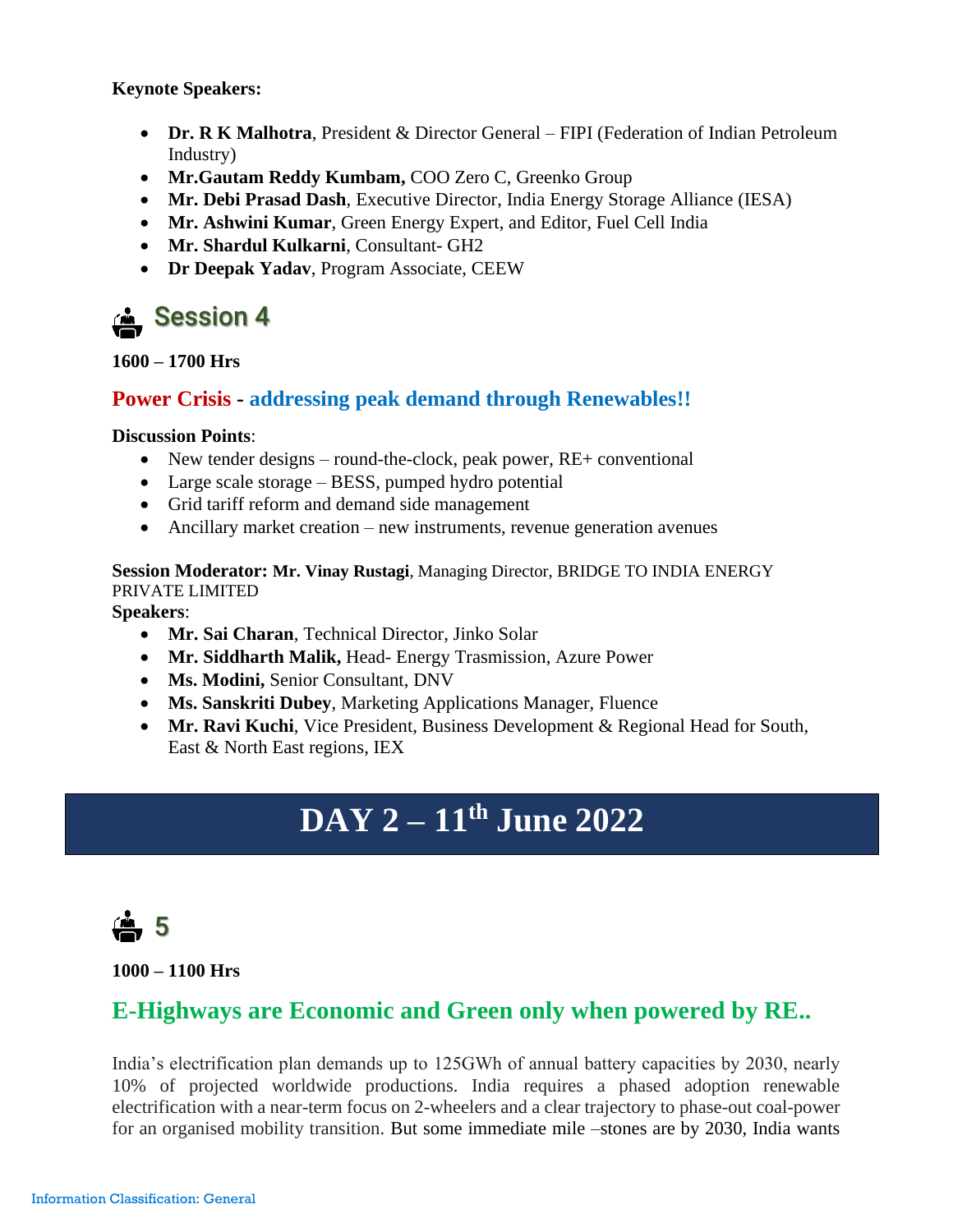30% of private automobiles, 70% of commercial vehicles, 40% of buses and 80% of two- and three-wheelers to be electric. EVs have emerged as a favoured technology solution to mitigate transport greenhouse gas (GHG) emissions in many countries, including India.

#### **Discussion points:**

- This session on E-highways is focused on bringing the successful Jaipur-Delhi- Agra E-highway pilot on the Public-Private Partnership (PPP) model called Annuity Hybrid E-Mobility (AHEM) in Telangana to connect neighboring landlocked states with e-highways.
- Based on the licensing Reforms of the Government and 5 connecting highways including 'Hyderabad ORR Expressway' are already on the list out of 12 NH marked by the Ministry of Power to be converted from regular highways to E-Highways. Jaipur-Delhi -Agra are being prototyped on Annuity Hybrid E-Mobility (AHEM) model to fund EV charging infra on highways with this new financing model.
- This session on NHEV pilot is aimed to bring Ease of Doing Business in E-mobility by making licensing, designing, commissioning, installation, electrification, certification and financing of Charging Stations and green energy stations easy for making Public Private Partnership (PPP) models at various corporate, institutional, urban, rural and community levels. 1st prototype station of NHEV is commissioned in Gurugram with 100 EV Car chargers as India's Largest Charging station with 74 AC and 24 DC Chargers.

**Moderator: Mr. Abhijeet Sinha,** National Program Director – Ease of Doing Business and Project Director, National Highway for EV (Jaipur – Delhi – Agra) Pilot, President – Charge Point Operator Society of India

#### **Panelists:**

- **Shri DV Rama Krishna Kumar,** Project Director, TSREDCO, Govt of Telangana
- **Smt Savitri Singh,** Cluster Head-South-East Regional Cluster, Energy Efficiency Services Limited
- **Mr. Gopal VC, Director Automotive, Government of Telangana**
- **Mr. Rajeev YSR,** VP Sales and Marketing ETO
- **Mr. Venkat Rajaraman,** Chief Executive Officer, Cygni Energy Pvt Ltd

# Session 6

**1100 – 1200 Hrs**

# **Business Opportunities for AgriPV in India**

Agriculture serves as the backbone in India. Bringing innovation and applying emerging technologies is one of the crucial goals for agritechnology projects in India. In the past few years, the Government of India has started emphasising and commercialising agriculture with innovative ways like Agriphotovoltaic (AgriPV). The large-scale combination of agriculture under photovoltaic systems seems promising. According to a study by the German research institute Fraunhofer, just 1 % of India's agricultural land would suffice to install around 630 GW of additional photovoltaic capacity through the use of so-called agrivoltaics.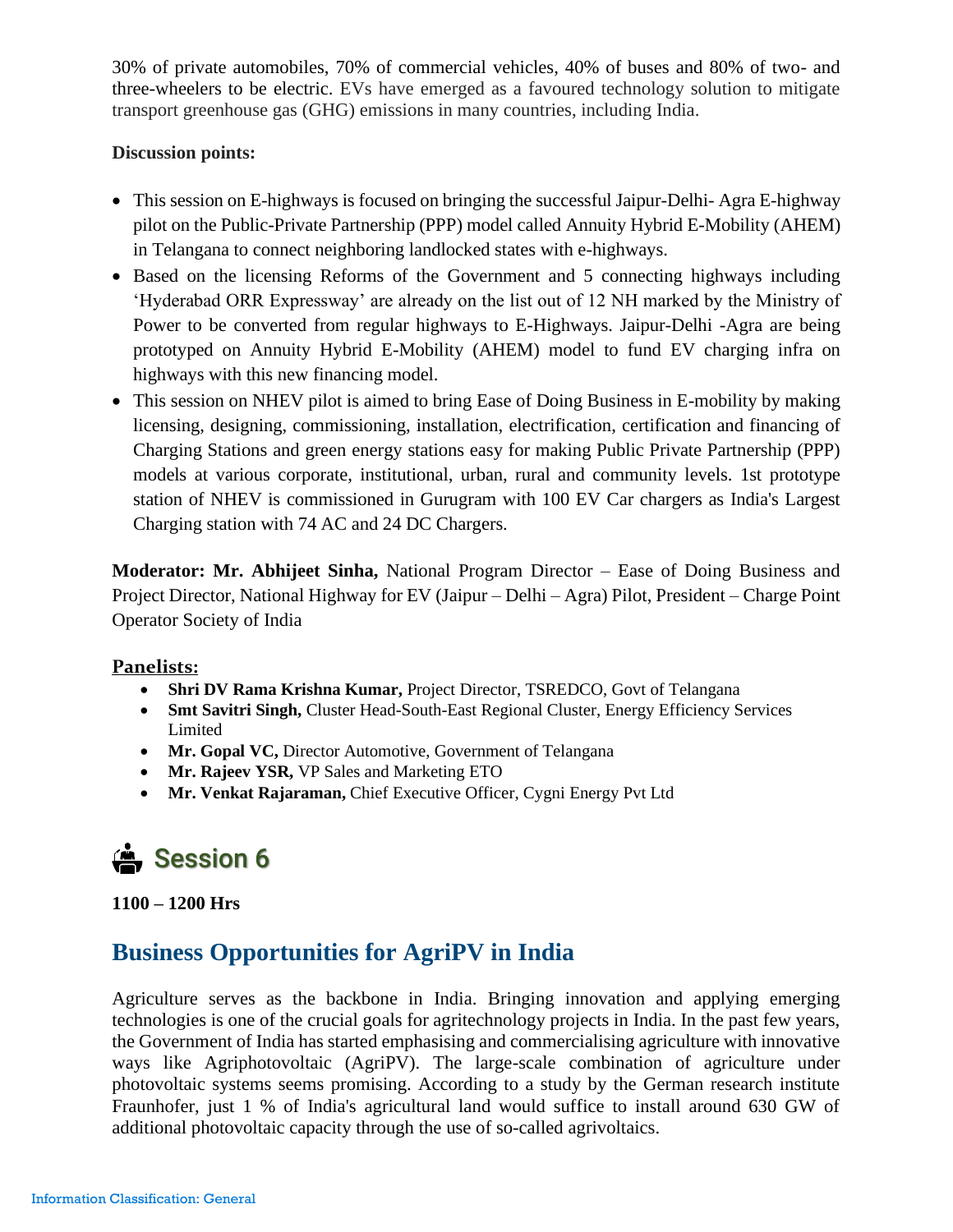This session brings together international and national experts to discuss recent developments in India and Europe and gives an insight into this promising market segment.

#### **Key Questions/Discussion points**

- Agrivoltaics scenario in India and on international level.
- Potential business cases?
- Implications for solar developer as well as on farming practices?
- Which agrivoltaic plants have been commissioned lately?

#### **Moderator: Mr. Tobias Winter,** Director, Indo-German Energy Forum

**Speakers:** 

- **Mr. Nimish Prabhukhanolkar**, Partner & Chief Technical Officer, Sunseed APV
- **Mr. Surindar Ahuja**, Director, Sunmaster
- **Mr. Shravan Sampath**, CEO, Oakridge



**1200 – 1300 Hrs**

### **Bioenergy - A must for the emerging India Energy market!**

India is one of the biggest economies with a growing population, big capacities of field and plantation biomass, industrial biomass, forest biomass, urban waste biomass and aquatic biomass. Biomass has the ability to provide stable energy and ensure the sustainability.

The new national hydrogen mission has also given the industry a big boost. India's bioenergy sector, which can play a key part in fulfilling the country's goals including the decarbonization and reduction in crude import.

This workshop will go over the various bioenergy verticals and will conclude with a question-andanswer session along with the discussion of India's energy portfolio's future.

#### **Subtopics:**

- Biofuels and current market scenario
- Biomass Untapped potential
- Hydrogen mission Potential to make India a green hub
- Biogas All round solution to protect the environment

#### **Moderator: Dr. Gaurav Kedia**, Chairman Indian Biogas Association

#### **Speakers:**

- **Mr. Srinivas Kasulla**, Managing Director, Arka Brenstech Private Limited
- **Mr. Vijay Kumar Lanka,** Managing Director, ARMATEC- FTS India Pvt Ltd